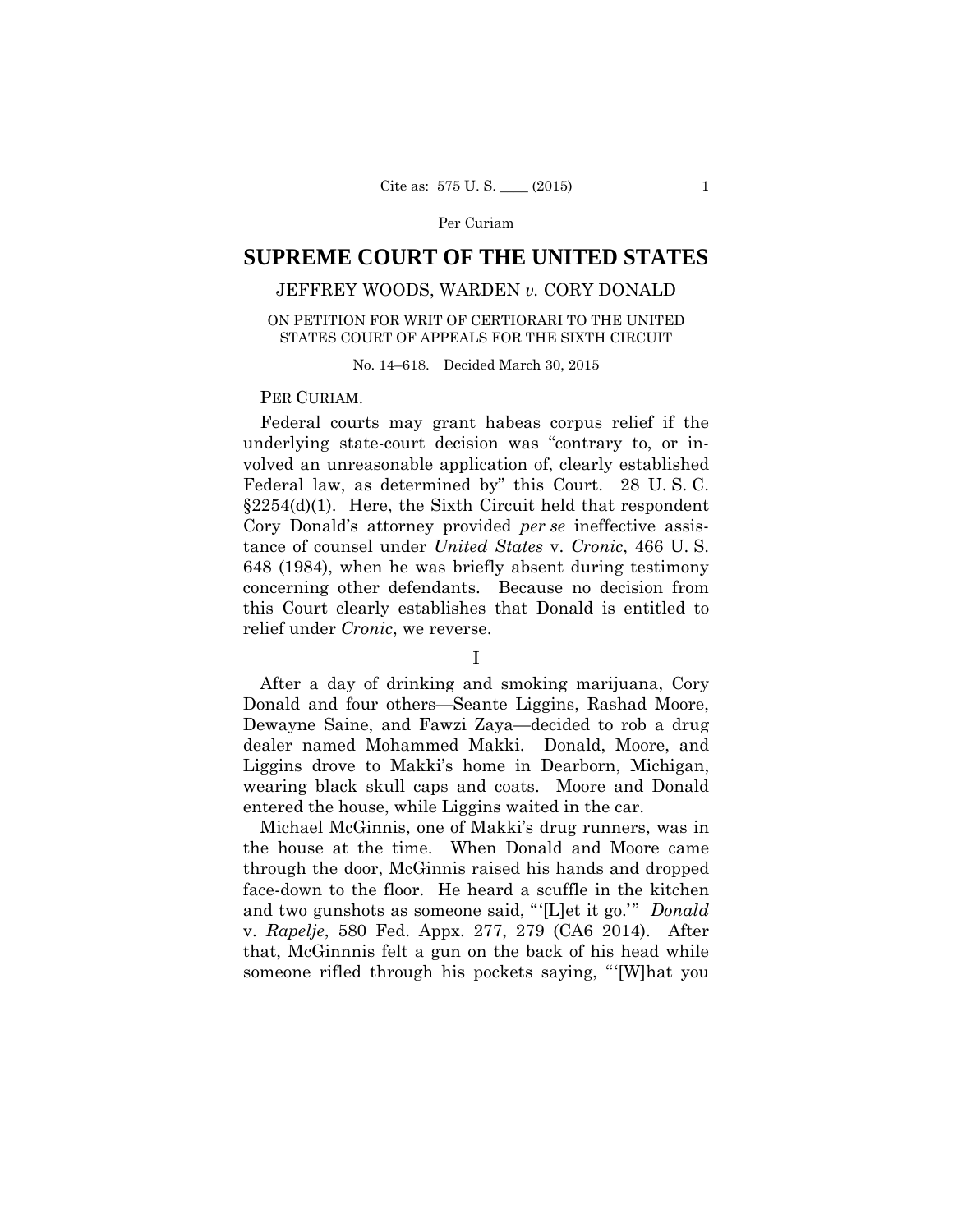#### 2 WOODS *v.* DONALD

#### Per Curiam

got, what you got?'" *Donald* v. *Rapelje*, 2012 WL 6047130, \*3 (ED Mich., Dec. 5, 2012). He also heard one of the two men whisper to the other, "'I got shot, I got shot.'" 580 Fed. Appx., at 279. After Moore and Donald left, McGinnis found Makki slumped against the refrigerator dying.

About seven minutes after they entered the house, Moore and Donald returned, guns in hand, to Liggins' car. Donald told the others that he had stolen \$320 and that Moore had accidentally shot him during the crime. That night, Donald checked into a hospital for a gunshot wound to his foot. Police arrested him about three weeks later.

The State charged Donald with one count of first-degree felony murder and two counts of armed robbery. Liggins and Zaya pleaded guilty, and Donald was tried with Moore and Saine. His defense theory was that he was present at the scene of the crime but he did not participate. At trial, the government sought to admit a chart chronicling phone calls from the day of the crime among Moore, Saine, and Zaya. Moore and Saine's attorneys objected, but Donald's attorney declined, saying: "'I don't have a dog in this race. It does not affect me at all.'" *Id*., at 280. The court admitted the exhibit and took a short recess.

 telephone chart,'" to which the attorney replied, "'[Y]es, When the trial resumed, Donald's counsel was not in the courtroom. At first, the judge indicated that he would wait for the attorney. But he then decided to proceed because Donald's counsel had already indicated that the exhibit and testimony did not apply to his client. About 10 minutes later, the lawyer returned. The judge informed him that "'up until that point we only were discussing the your Honor, and as I had indicated on the record, I had no dog in the race and no interest in that.'" *Ibid.* 

The jury found Donald guilty on all three counts. He was sentenced to life imprisonment for the felony-murder count and to concurrent prison terms of 10½ to 20 years for each of the armed robbery counts. On appeal, Donald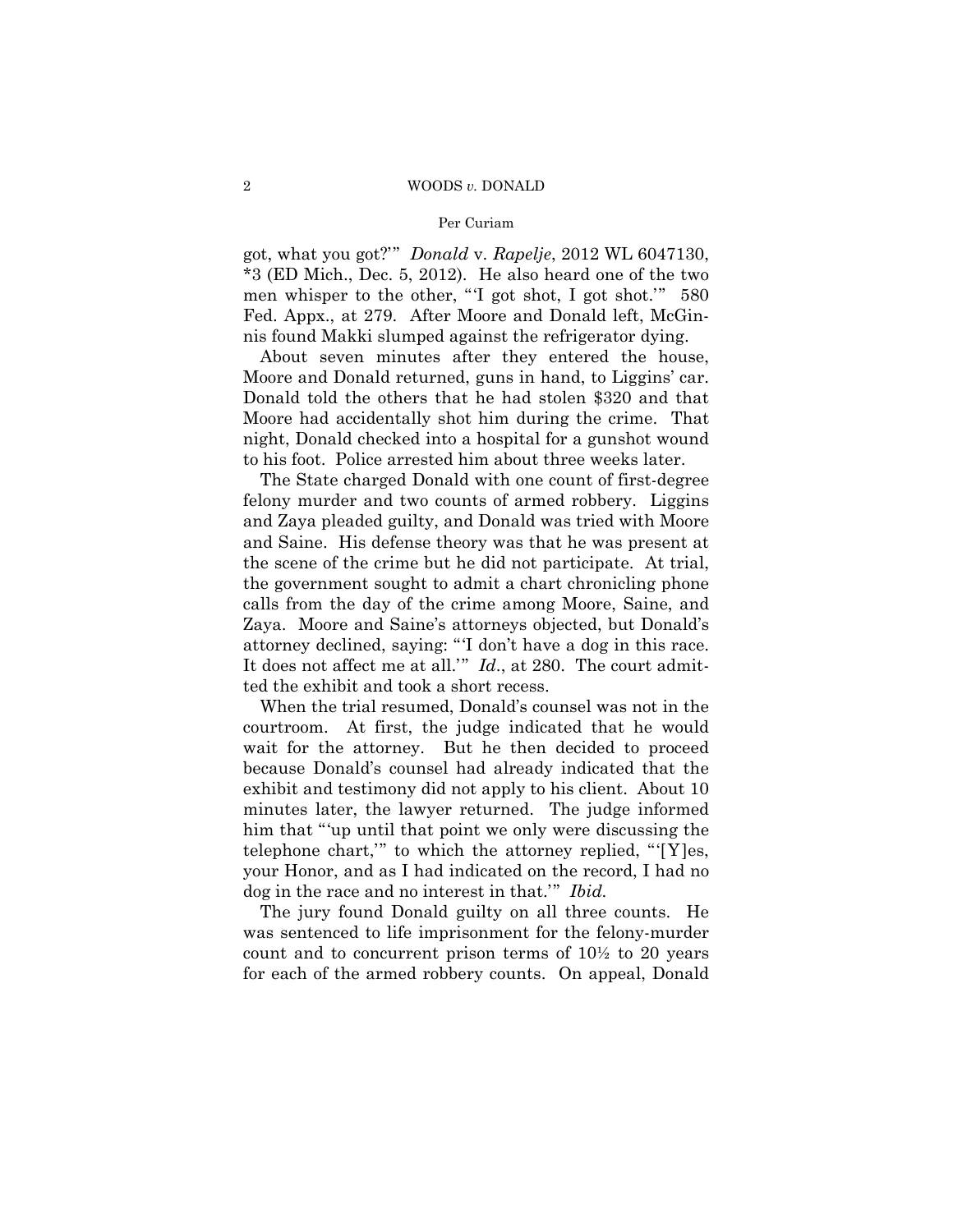argued that he was entitled to a new trial because his attorney's absence during the phone call testimony denied him his Sixth Amendment right to effective assistance of counsel. The Michigan Court of Appeals rejected his claim, and the Michigan Supreme Court denied review.

The United States District Court for the Eastern District of Michigan granted federal habeas relief, and the Sixth Circuit affirmed. The Sixth Circuit held that the Michigan Court of Appeals' decision was both contrary to and involved an unreasonable application of this Court's decision in *Cronic*. In the normal course, defendants claiming ineffective assistance of counsel must satisfy the familiar framework of *Strickland* v. *Washington*, 466 U. S. 668, 687 (1984), which requires a showing that "counsel's performance was deficient" and "that the deficient performance prejudiced the defense." And when reviewing an ineffective-assistance-of-counsel claim, "a court must indulge a strong presumption that counsel's conduct falls within the wide range of reasonable professional assistance." *Id.,* at 689.

In *Cronic*, however, we held that courts may presume that a defendant has suffered unconstitutional prejudice if he "is denied counsel at a critical stage of his trial." 466 U. S., at 659. And in *Bell* v. *Cone*, 535 U. S. 685, 696 (2002), we characterized a "critical stage" as one that "held significant consequences for the accused." According to the Sixth Circuit, these statements should have compelled the Michigan court to hold that the phone call testimony was a "critical stage" and that counsel's absence constituted *per se* ineffective assistance. Without identifying any decision from this Court directly in point, the Sixth Circuit concluded that the relevant testimony in this case was "similar to" our cases applying *Cronic*. 580 Fed. Appx., at 284.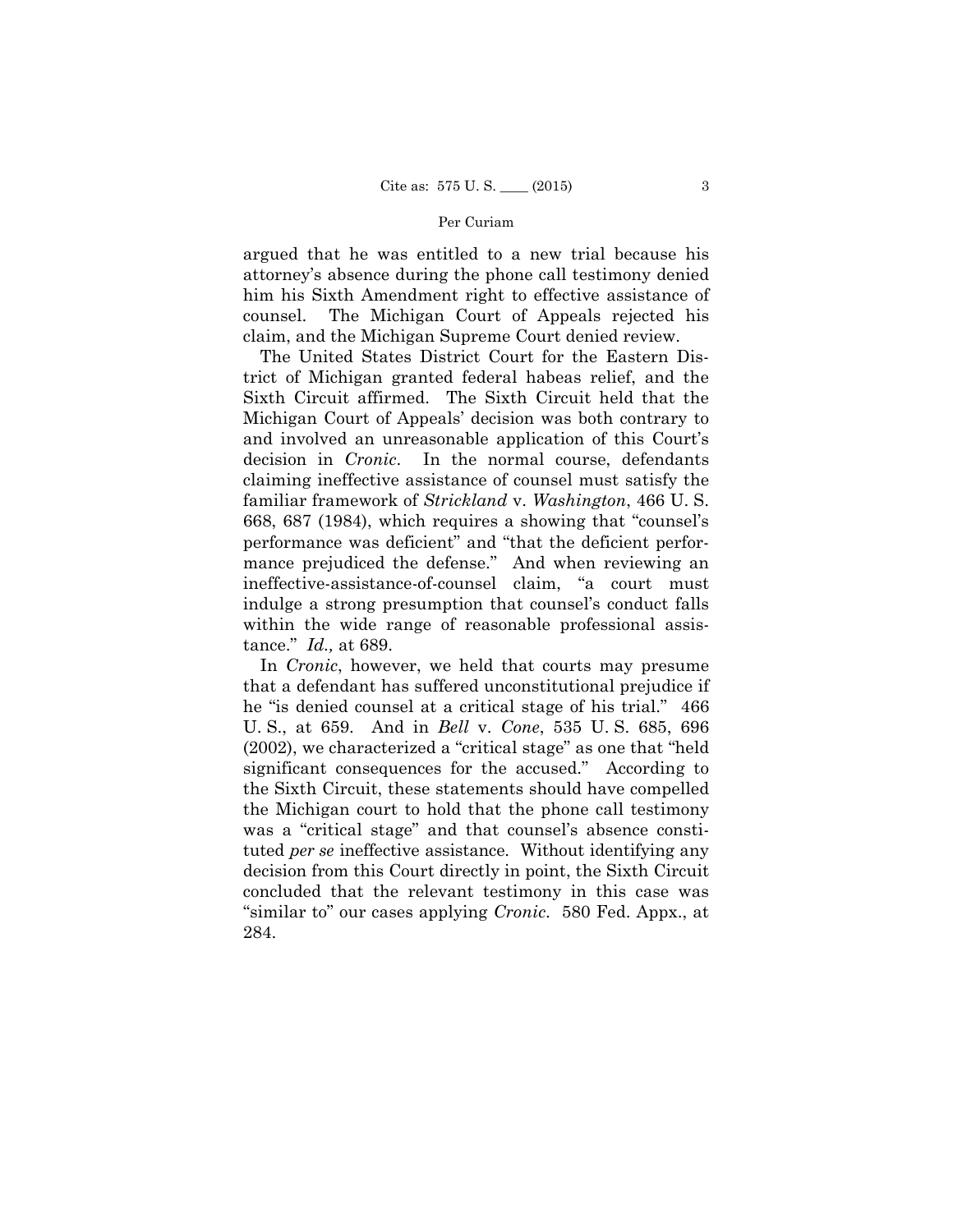# II

# A

Under the Antiterrorism and Effective Death Penalty Act of 1996 (AEDPA), 110 Stat. 1214, a federal court may grant habeas relief only when a state court's decision on the merits was "contrary to, or involved an unreasonable application of, clearly established Federal law, as determined by" decisions from this Court, or was "based on an unreasonable determination of the facts." 28 U. S. C. §2254(d). Donald does not argue that the state-court decision in his case was factually erroneous. Instead, he argues that the decision was both contrary to and involved an unreasonable application of this Court's ineffectiveassistance-of-counsel cases.

 AEDPA's standard is intentionally "'"difficult to meet."'" *White* v. *Woodall*, 572 U. S. \_\_\_, \_\_\_ (2014) (slip op., at 3) (quoting *Metrish* v. *Lancaster*, 569 U. S. \_\_\_, \_\_\_ (2013) (slip op., at 5)). We have explained that "'clearly established Federal law' for purposes of §2254(d)(1) includes only the holdings, as opposed to the dicta, of this Court's decisions." *White*, 572 U. S., at \_\_\_ (slip op., at 3) (some internal quotation marks omitted). "And an 'unreasonable application of those holdings must be objectively unreasonable, not merely wrong; even clear error will not suffice." *Id.,* at \_\_\_ (slip op., at 3–4) (same). To satisfy this high bar, a habeas petitioner is required to "show that the state court's ruling on the claim being presented in federal court was so lacking in justification that there was an error well understood and comprehended in existing law beyond any possibility for fairminded disagreement." *Harrington* v. *Richter*, 562 U. S. 83, 103 (2011).

Adherence to these principles serves important interests of federalism and comity. AEDPA's requirements reflect a "presumption that state courts know and follow the law." *Woodford* v. *Visciotti*, 537 U. S. 19, 24 (2002) (*per curiam*). When reviewing state criminal convictions on collateral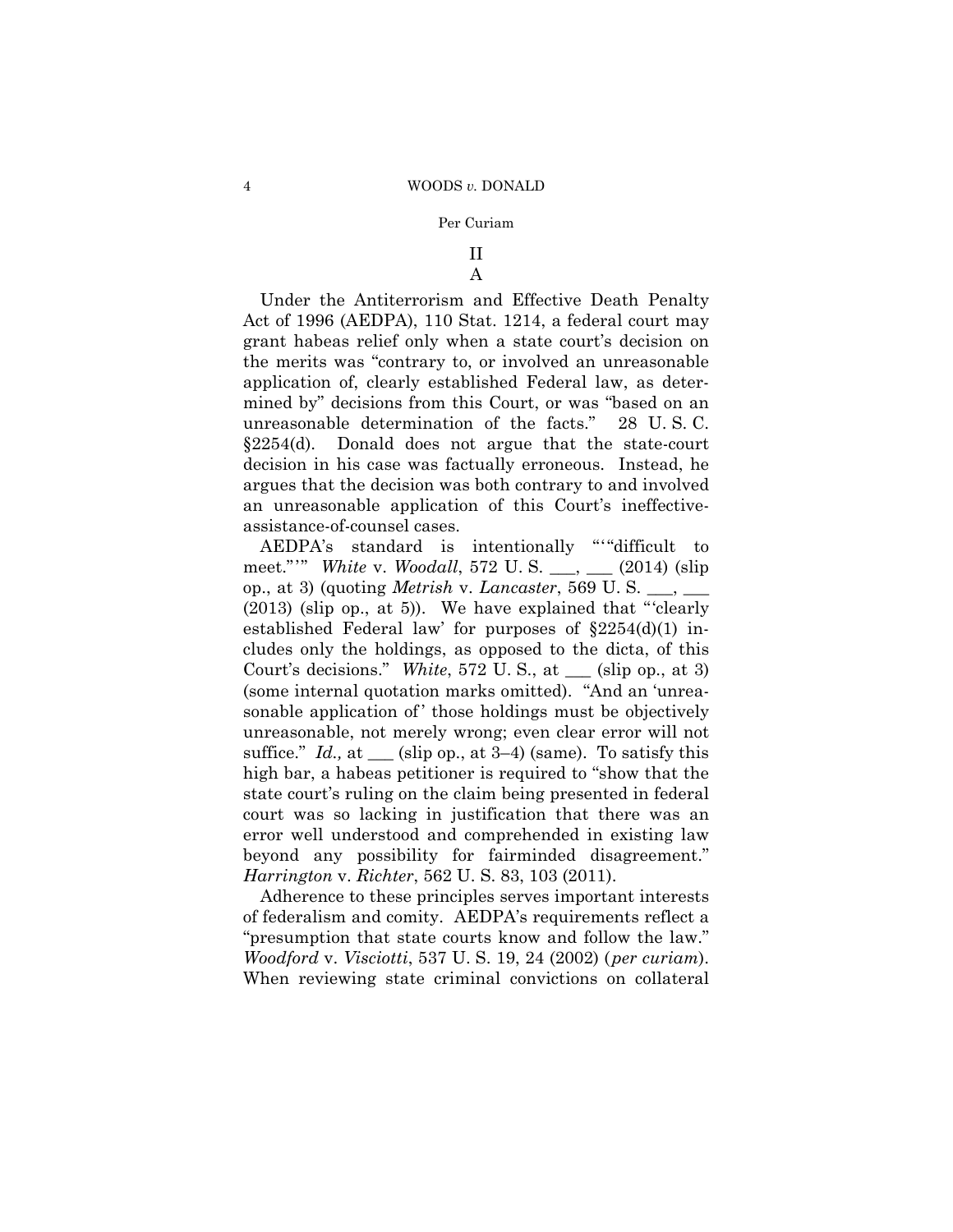review must be "'"doubly deferential"'" in order to afford review, federal judges are required to afford state courts due respect by overturning their decisions only when there could be no reasonable dispute that they were wrong. Federal habeas review thus exists as "a guard against extreme malfunctions in the state criminal justice systems, not a substitute for ordinary error correction through appeal." *Harrington*, *supra*, at 102–103 (internal quotation marks omitted). This is especially true for claims of ineffective assistance of counsel, where AEDPA "both the state court and the defense attorney the benefit of the doubt." *Burt* v. *Titlow*, 571 U. S. \_\_\_, \_\_\_ (2013) (slip op., at 1) (quoting *Cullen* v. *Pinholster*, 563 U. S. 170,  $\frac{1}{2}$  (2011) (slip op., at 17).

#### B

The Sixth Circuit should not have affirmed the *Cronic*based grant of habeas relief in this case. The Michigan Court of Appeals' decision was not contrary to any clearly established holding of this Court. We have never addressed whether the rule announced in *Cronic* applies to testimony regarding codefendants' actions. In *Cronic*  itself, we rejected the defendant's claim that his counsel's lack of experience and short time for preparation warranted a presumption of prejudice, not a claim based on counsel's absence. See 466 U. S., at 663–666. When announcing the rule in *Cronic*, we cited earlier cases finding prejudice where "counsel was either totally absent, or prevented from assisting the accused during a critical stage of the proceeding." *Id.*, at 659, n. 25. But none of those cases dealt with circumstances like those present here. And *Bell* did not involve the absence of counsel; instead, we declined to presume prejudice where a capital defendant's counsel "failed to 'mount some case for life' after the prosecution introduced evidence in the sentencing hearing and gave a closing statement." 535 U. S., at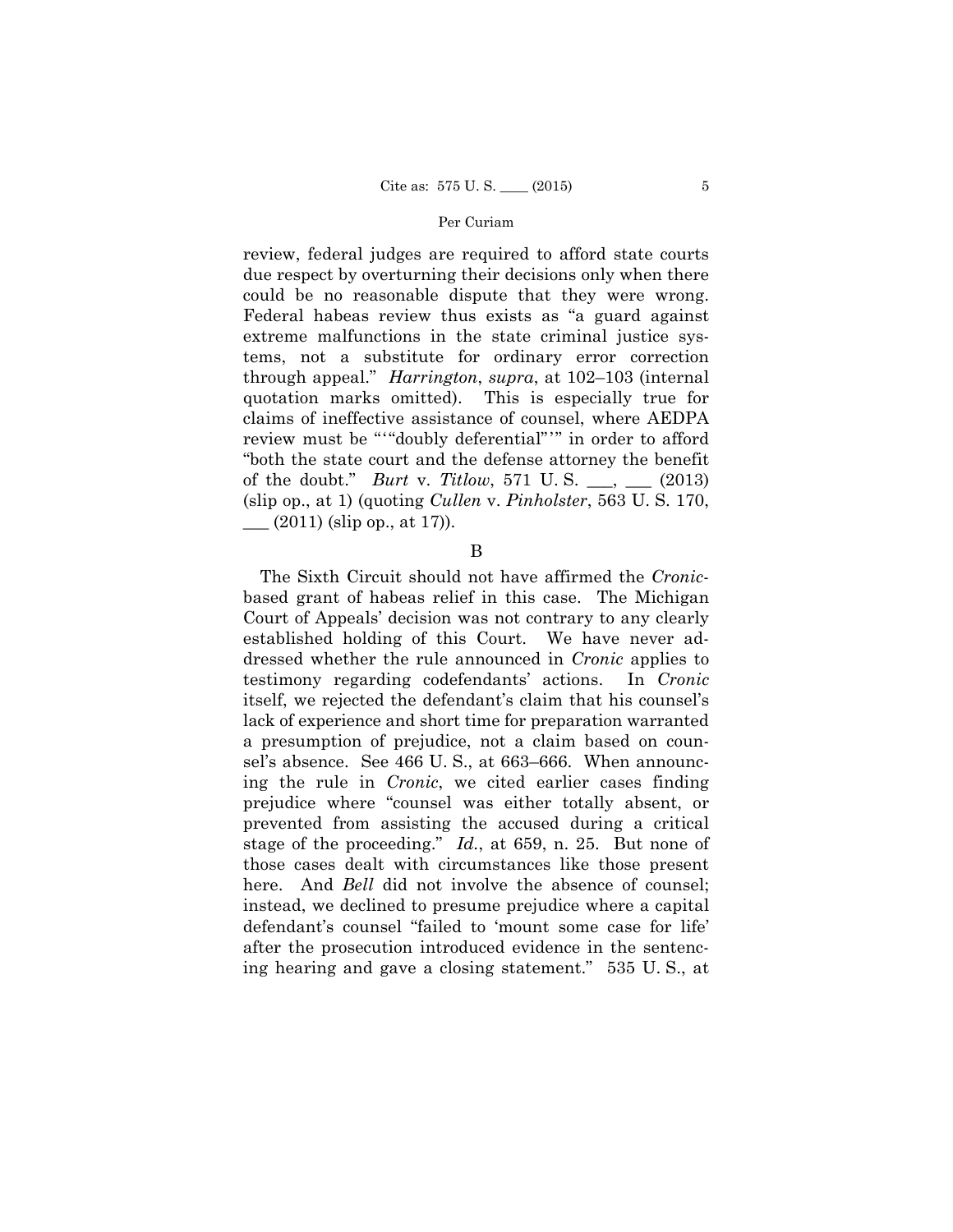#### 6 WOODS *v.* DONALD

## Per Curiam

696.

Because none of our cases confront "the specific question presented by this case," the state court's decision could not be "contrary to" any holding from this Court. *Lopez* v. *Smith*, 574 U. S. \_\_\_, \_\_\_ (2014) (*per curiam*) (slip op., at 5). The most that the Sixth Circuit could muster was that "[t]he testimony of a government witness is similar to the trial events that th[is] Court has deemed to be critical stages." 580 Fed. Appx., at 284. But that conclusion is doubly wrong. First, if the circumstances of a case are only "similar to" our precedents, then the state court's decision is not "contrary to" the holdings in those cases. See, *e.g., Carey* v. *Musladin*, 549 U. S. 70, 76–77, and n. 2 (2006). Second, the Sixth Circuit framed the issue at too high a level of generality. See, *e.g., Lopez*, *supra*, at \_\_\_\_ (slip op., at 5). The relevant testimony was not merely "testimony of a government witness"; it was prosecution testimony *about other defendants*. To be sure, the Sixth Circuit considered the testimony relevant to Donald because he was being prosecuted on an aiding-and-abetting theory for felony murder. But Donald's position was that he had nothing to do with the planning among his codefendants. And none of our holdings address counsel's absence during testimony that is irrelevant within the defendant's own theory of the case.

Nor was the state court's decision an unreasonable application of our cases. The Sixth Circuit stated "that a critical stage of trial is a 'step of a criminal proceeding . . . that h[olds] significant consequences for the accused.'" 580 Fed. Appx., at 284 (quoting *Bell*, *supra*, at 696). And it held that the Michigan Court of Appeals' decision was "objectively unreasonable" because the phone call evidence might have indirectly inculpated Donald in the eyes of the jury. But that holding is not correct. Just last Term we warned the Sixth Circuit that "where the '"precise contours"' of [a] right remain '"unclear,"' state courts enjoy